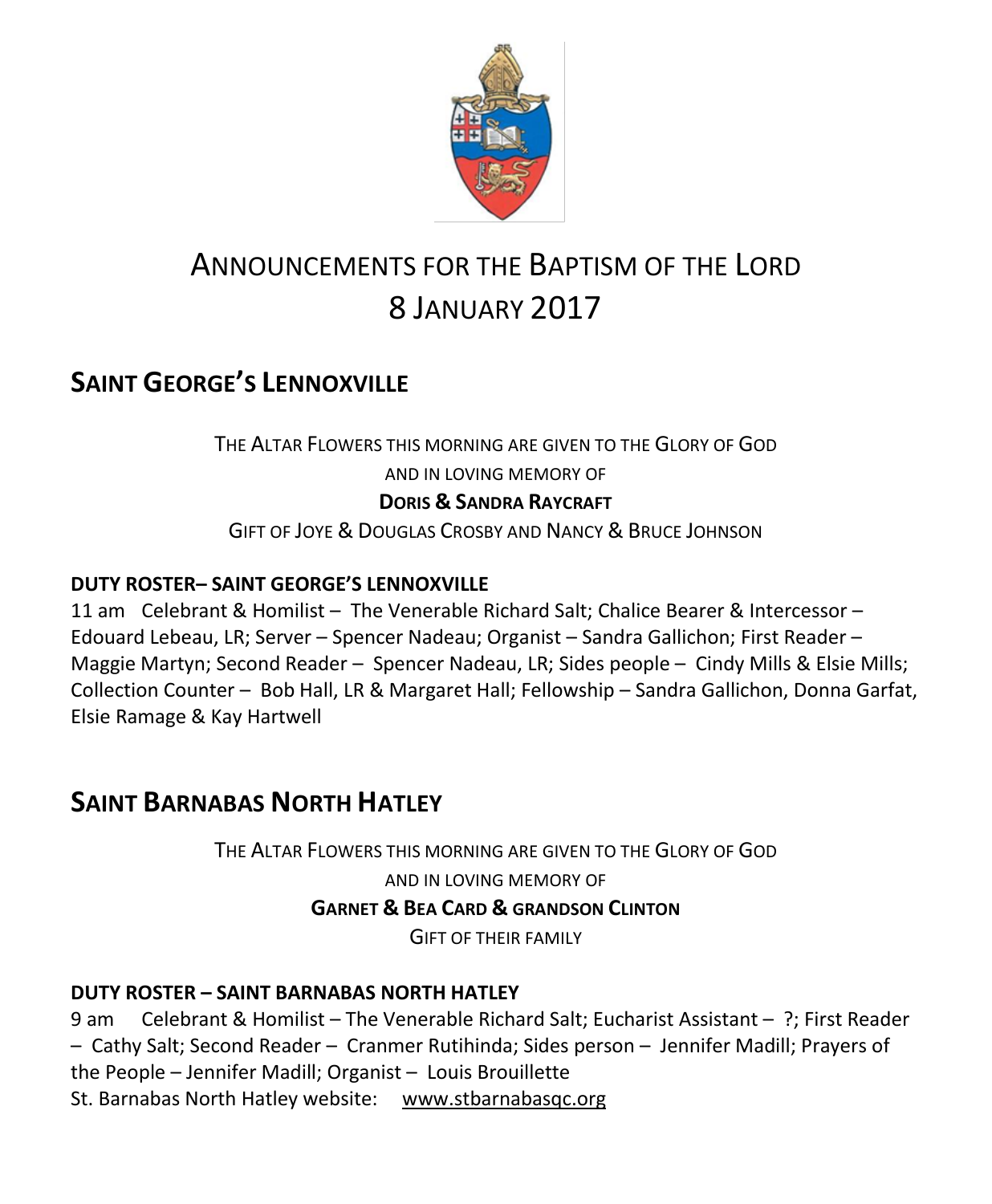# ON THIS WFFK

#### **EVENSONG & INDUCTION SERVICE – LENNOXVILLE—TODAY**

TODAY, Sunday, January 8, 2017 at 4 pm, St. George's Lennoxville will hold a special Evensong and Induction Service. . The Rev'd Giuseppe Gagliano will be inducted by Bishop Bruce as a new priest in the St. Francis Regional Ministry. Everyone is invited to come and welcome Fr Giuseppe. Refreshments will be served after the service.

#### **ST LUKE'S – MAGOG**

As of 2017, Sunday services at St Luke's – Magog will be held at 11:00 am and not at 10:00 am. There will be services only on the 2nd and 4th Sundays each month. Both of these services will be services of Holy Communion.

#### **MEN'S BREAKFAST – NORTH HATLEY**

St Barnabas' Church, North Hatley

There will be a weekly men's breakfast at 7:00 am on Thursday's. Cost is \$8 per person. For more information contact The Venerable Richard Salt at 873-888-7936.

#### **POSTAGE STAMPS – LENNOXVILLE**

If you would like to accumulate used POSTAGE STAMPS and bring them to St. George's Church, Lennoxville, the Parish Guild has a new source for disposal of them with an opportunity to raise a few more \$\$\$\$. Your support would be greatly appreciated.

#### **SUNDAY SCHOOL – LENNOXVILLE**

Sunday school will start back on January 15th

### SERVICES NEXT WEEK

| <b>NEXT SUNDAY</b> | <b>9 AM</b>        | <b>HOLY EUCHARIST</b>     | <b>NORTH HATLEY</b>   |
|--------------------|--------------------|---------------------------|-----------------------|
|                    | $9:30 \text{ AM}$  | <b>HOLY EUCHARIST</b>     | <b>BURY</b>           |
|                    | $11 \text{ AM}$    | <b>HOLY EUCHARIST</b>     | LENNOXVILLE           |
|                    | $11 \text{ AM}$    | <b>HOLY EUCHARIST</b>     | <b>COOKSHIRE</b>      |
|                    | $3:00 \text{ }$ PM | <b>RESERVED SACRAMENT</b> | <b>CONNAUGHT HOME</b> |
|                    |                    |                           |                       |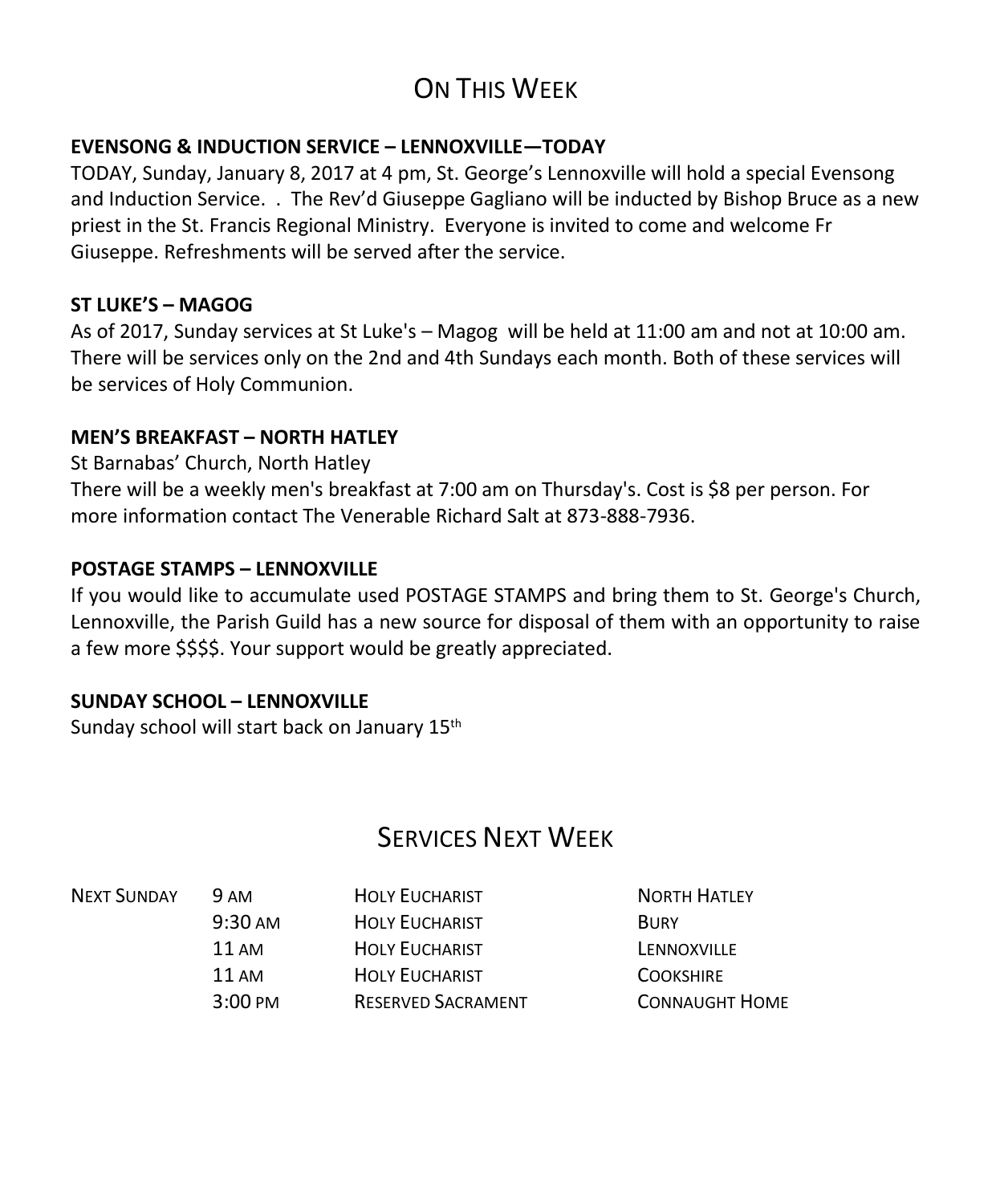### UPCOMING EVENTS

#### **DEANERY LAY READERS WORKSHOP – LENNOXVILLE**

There will be a Deanery Lay Readers workshop at St. George's Lennoxville on Saturday, January 21, 2017 from 10 am to noon.

#### **DEANERY SERVICE JANUARY 29**

For our next Deanery Service on the 29<sup>th</sup> of January, as an act of solidarity with our persecuted Christian brothers and sisters and as a witness to the deepening friendship between our two faith communities, we will join the Syrian Orthodox congregation for their Sunday morning service. Their Archbishop will be there to welcome us. The service begins at 10:30 am at St Ephrem's Syrian Orthodox Church at 150 13e Avenue South (Just off King East) in Sherbrooke. As the Syrian community provided the splendid food for our last gathering it is now our turn. Donations will be taken for the luncheon the DMC will provide. The Archdeacon will provide everyone with a booklet that explains the service and the Syrian Christian Tradition (*First Visit to an Orthodox Church: 12 Things I Wish I'd Known*). These should arrive by the beginning of January. For those wishing to look over the actual service beforehand the Archdeacon will provide you with an English translation. It is not customary for non-Orthodox to receive Communion when attending these services. Donations this Sunday will be for the Syrian Refugee Project and given directly to St Ephrem's. Please come with us to explore a different expression of the faith of the church, expand your horizons, hear their glorious music, give thanks for our mutual work for refugees, and to show our solidarity and affection.

#### **EVENING ACW – LENNOXVILLE**

Will meet on Wednesday, January 18 at 7 pm in the Choir Room.

#### **STUDENT HOSPITALITY SUPPER – LENNOXVILLE**

St. George's will host the Student Hospitality Supper on Friday, January 20, from 5:30 – 7 pm. This is a free meal for all university and college students.

#### **SOUP LUNCH – LENNOXVILLE**

Thursday, January 19, 11:30 am – 1:00 pm

St George's Church Hall, Lennoxville – Third Thursday Soup Lunch with your choice of three delicious homemade soups, Bruno's famous cheese buns and delectable lemon bread for dessert. Join us for the first soup lunch of the year. By donation.

PLEASE SEND ANY ANNOUNCEMENTS FOR NEXT SUNDAY'S BULLETIN TO THE SECRETARY BY WEDNESDAY NOON AT: SANDRA.GALLICHON@UBISHOPS.CA OR CALL 819 566 1847.